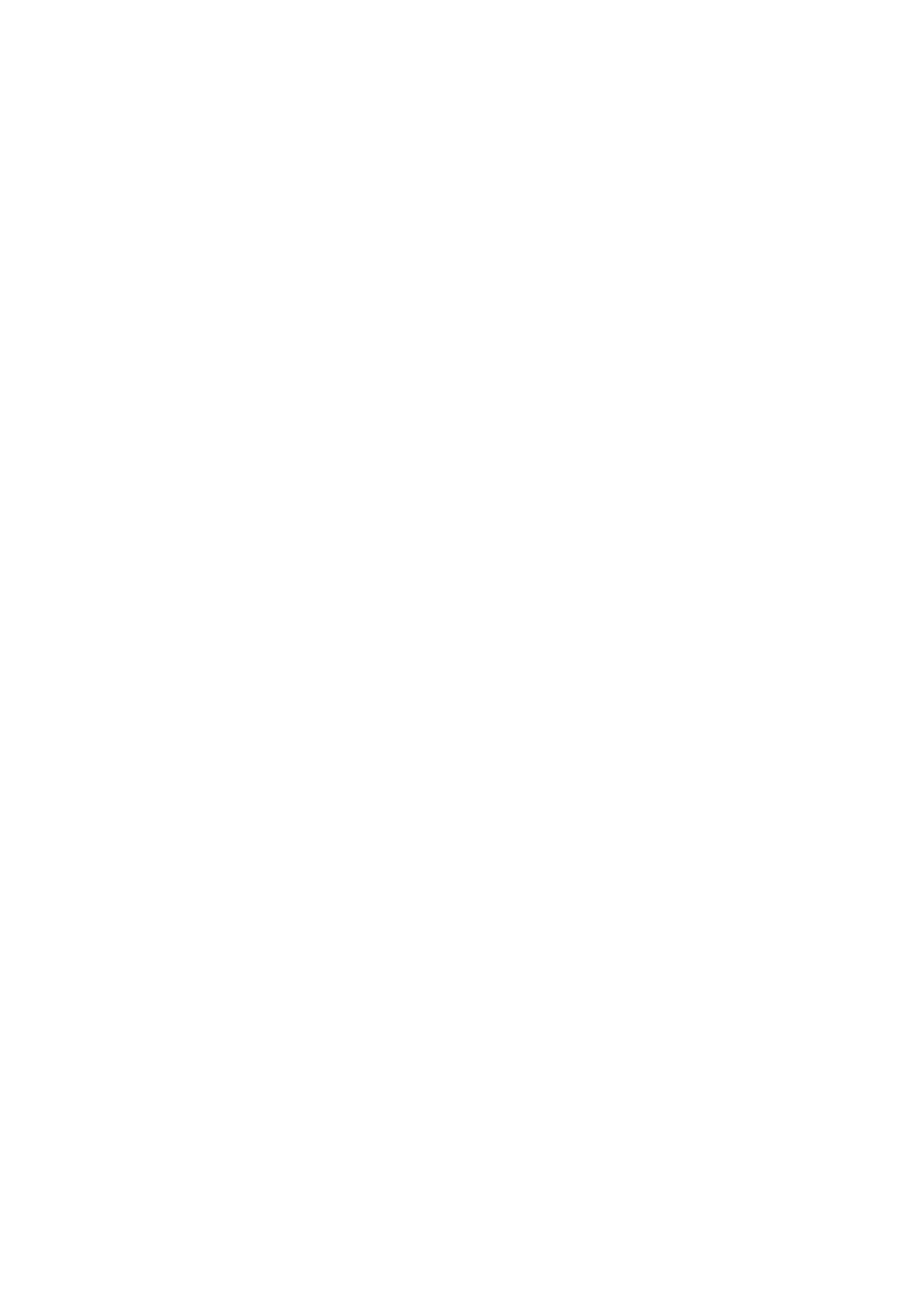## **Tribunal & Appeal Panel Statement of Independence**

## **Guidance notes**

- 1. This Guidance is issued by the Board under the Accountancy Scheme and the Actuarial Scheme, which empower the Board to provide any Tribunal with guidance concerning the exercise of its duties under each Scheme, who shall have regard to such guidance. It also applies to the Tribunal and Appeal Panel for the FRC's Audit Enforcement Procedure.
- 2. This document provides guidance to members of the Tribunal Panel who will be required to complete a Statement of Independence whenever they are approached by the Convener to serve on a Tribunal. The declarations in this form are designed to solicit information that might be relevant to a member's suitability to sit on a particular Tribunal. The form should be sent to the Governance Team [\(thegovernanceteam@frc.org.uk\)](mailto:thegovernanceteam@frc.org.uk), who will provide it to the Convener. It is solely within the discretion of the Convener whether any information provided should result in a member not being appointed to that Tribunal, or whether the information should be disclosed to the parties or on the FRC website.
- 3. It is crucial that members of a Tribunal should act, and be seen to be acting, objectively and impartially. They should be free of any conflict of interest or any perceived conflict of interest. They should not be biased or prejudiced and should not be involved in taking decisions where there is a real likelihood that they may be perceived to be biased or prejudiced.
- 4. A conflict of interest and/or suggestion of bias may arise in the following circumstances:
	- a. Having a financial interest in any entity connected with a case;
	- b. Receiving or due to receive a pension from an entity connected with a case;
	- c. Being a current or former partner, member, director or employee of a Member Firm or Former Member Firm which is the subject of the Formal Complaint;
	- d. Being a current or former director, officer or employee of an entity connected with a case:
	- e. Acting or having acted in a professional capacity in relation to the subject matter of a case;
	- f. Having a spouse, partner or immediate family member who has one of the interests outlined above;
	- g. A close personal, business or family relationship with an individual or firm which is the subject of the Formal Complaint;
	- h. Previous involvement in a dispute with an individual or firm which is the subject of the Formal Complaint;
	- i. Involvement in other legal or disciplinary proceedings connected with a case;
	- j. A past or continuing professional involvement with any individual, firm or matter connected with a case;